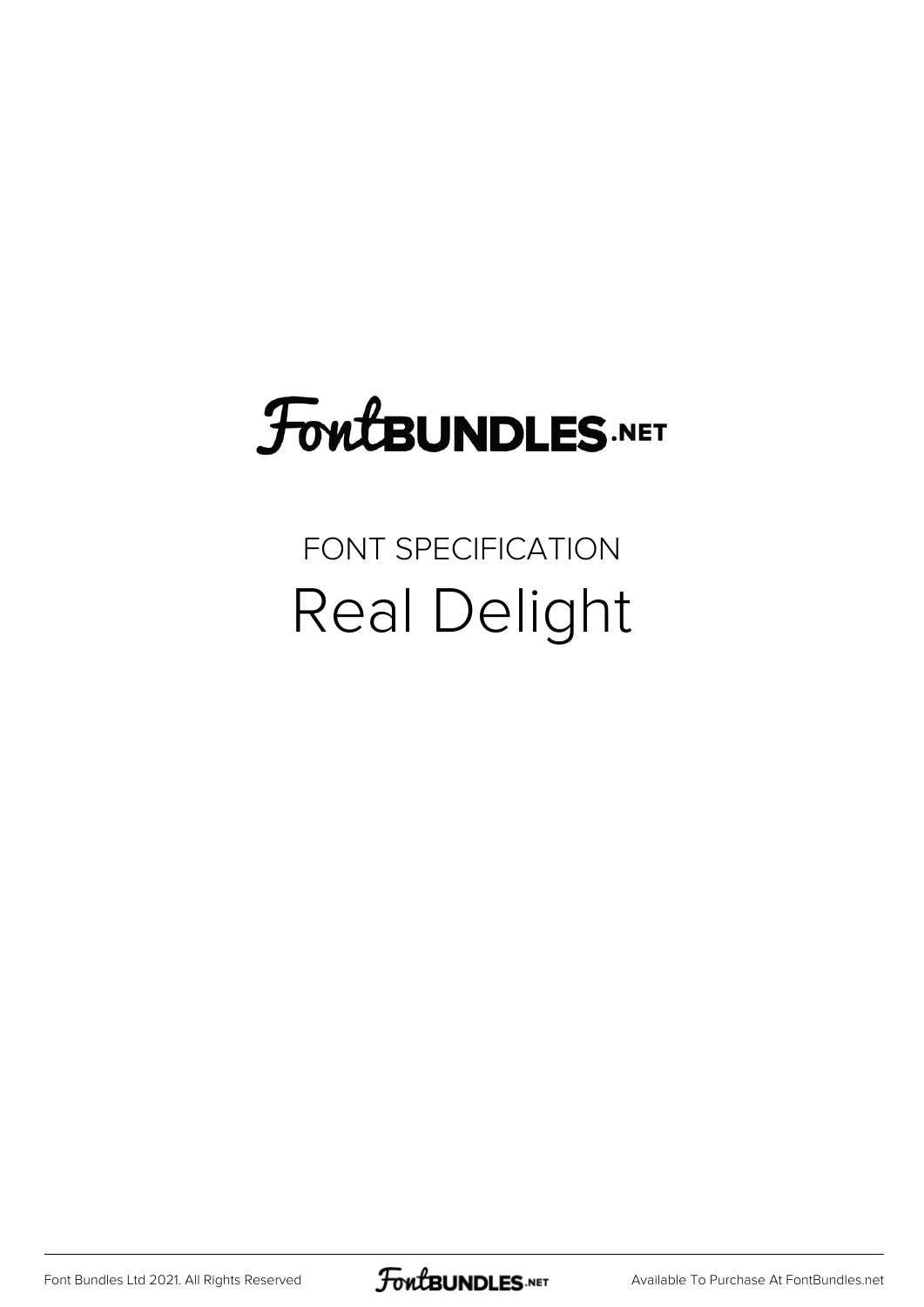### Real Delight - Regular

**Uppercase Characters** 

# ABCDEFGHUKLMNOPQR STUVWXYZ

Lowercase Characters

## abcdefghijklnnopgrstu VUXYZ

**Numbers** 

### 0123456789

**Punctuation and Symbols** 



All Other Glyphs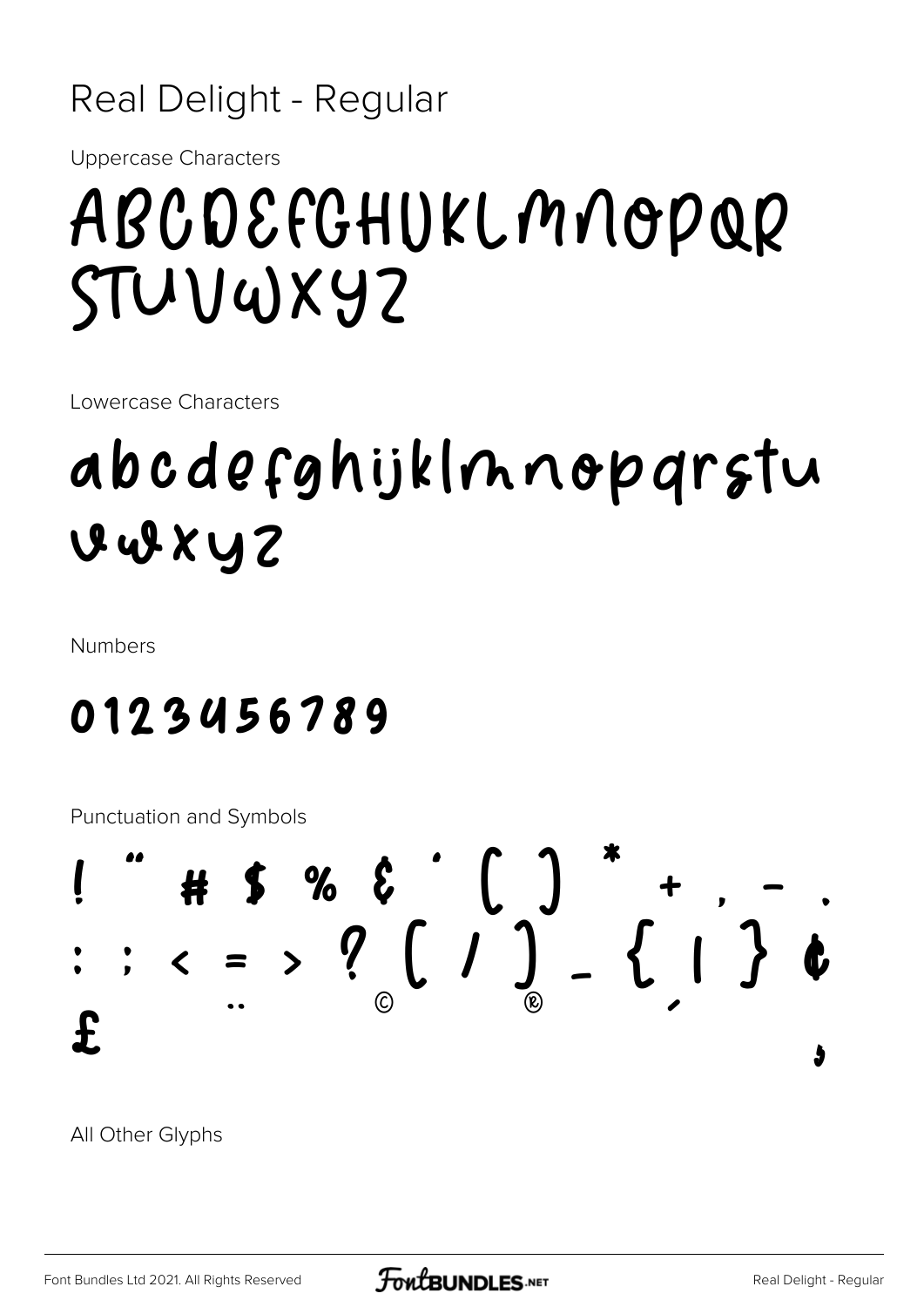# À Á Â Ã Ä Å Æ Ç È É Ê Ë Ì Í Î Ï Ñ Ò Ó Ô Õ Ö Ø Ù Ú Û Ü Ý Þ ß à á â ã ä å æ ç è é ê ë ì í î  $\ddot{ }$   $\ddot{ }$   $\ddot{ }$   $\ddot{ }$   $\ddot{ }$   $\ddot{ }$   $\ddot{ }$   $\ddot{ }$   $\ddot{ }$   $\ddot{ }$   $\ddot{ }$   $\ddot{ }$   $\ddot{ }$   $\ddot{ }$   $\ddot{ }$   $\ddot{ }$   $\ddot{ }$   $\ddot{ }$   $\ddot{ }$   $\ddot{ }$   $\ddot{ }$   $\ddot{ }$   $\ddot{ }$   $\ddot{ }$   $\ddot{ }$   $\ddot{ }$   $\ddot{ }$   $\ddot{$ ù ú û ü ý ÿ ı Ł ł